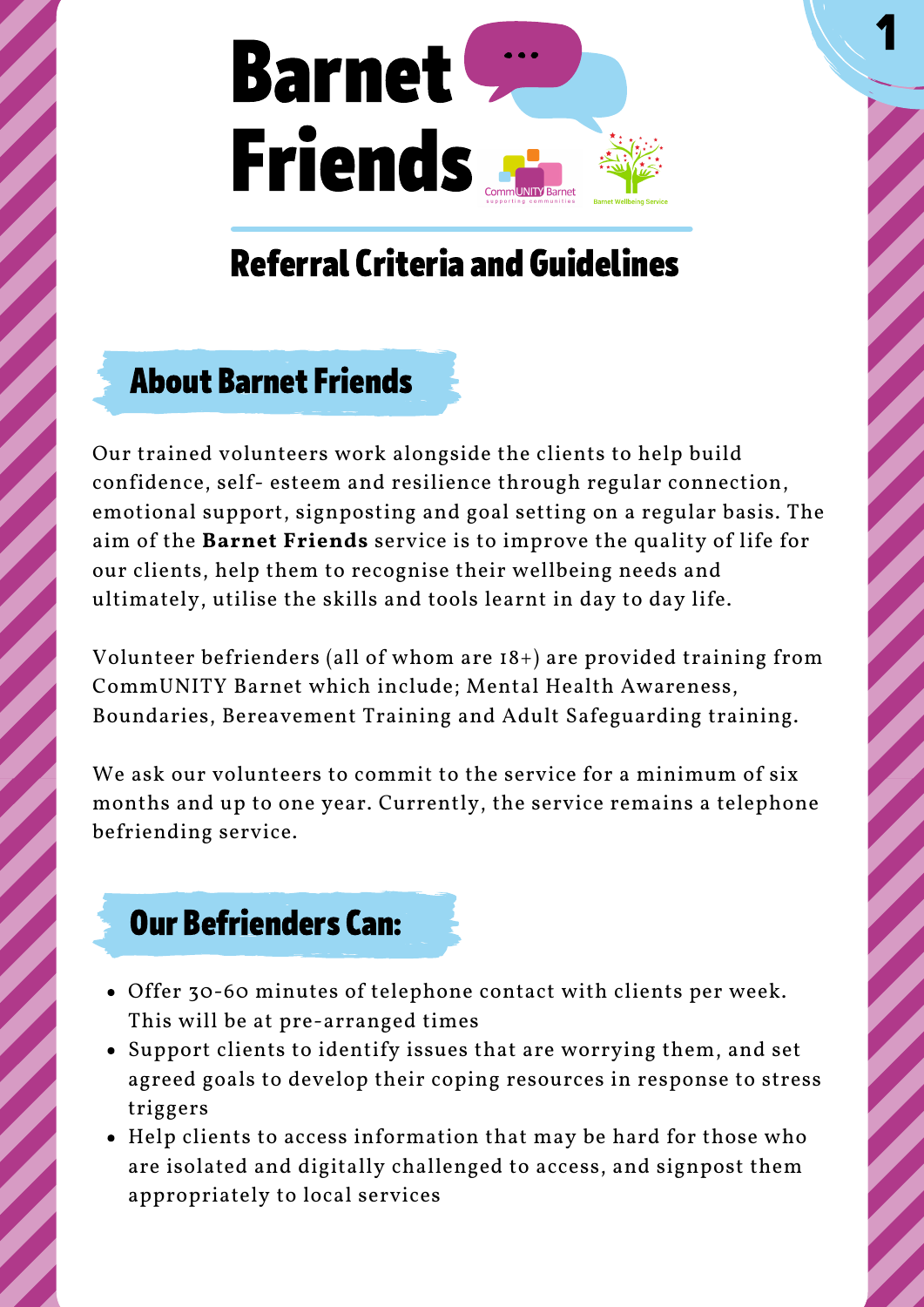2

- Provide our clients with safe options to pursue their interests and re-connect with their community
- Improve client's self-esteem, confidence and encourage them to socialise as a mechanism to support their emotional wellbeing

### **Our Befrienders Cannot Provide Support With:**

- Completing benefit forms or making appeals
- Mental Health advocacy or any other formal advocacy
- Housing issues, homelessness or floating support needs
- Home visits or domiciliary care
- Transportation to or from appointments or other activities
- Shopping or regular essentials
- Supporting passport, visa or right to remain issues
- Legal advice
- Alcohol or substance addiction therapy

## IMPORTANT:

Barnet Friends is **not a counselling service, parallel and/or replacement service** for clients who are still experiencing psychotic episodes, or addiction. If your client has been stable for a minimum of 6 months from a psychotic episode, or abstinence from addiction for a minimum of 3 months, then we can consider your referral.

We are able to offer a befriending service for clients who are experiencing some of the following and have specially trained staff and volunteers to supervise and support more complex clients.

- Low self-esteem
- Anger
- Anxiety/stress
- Health
- Low mood
- Sexuality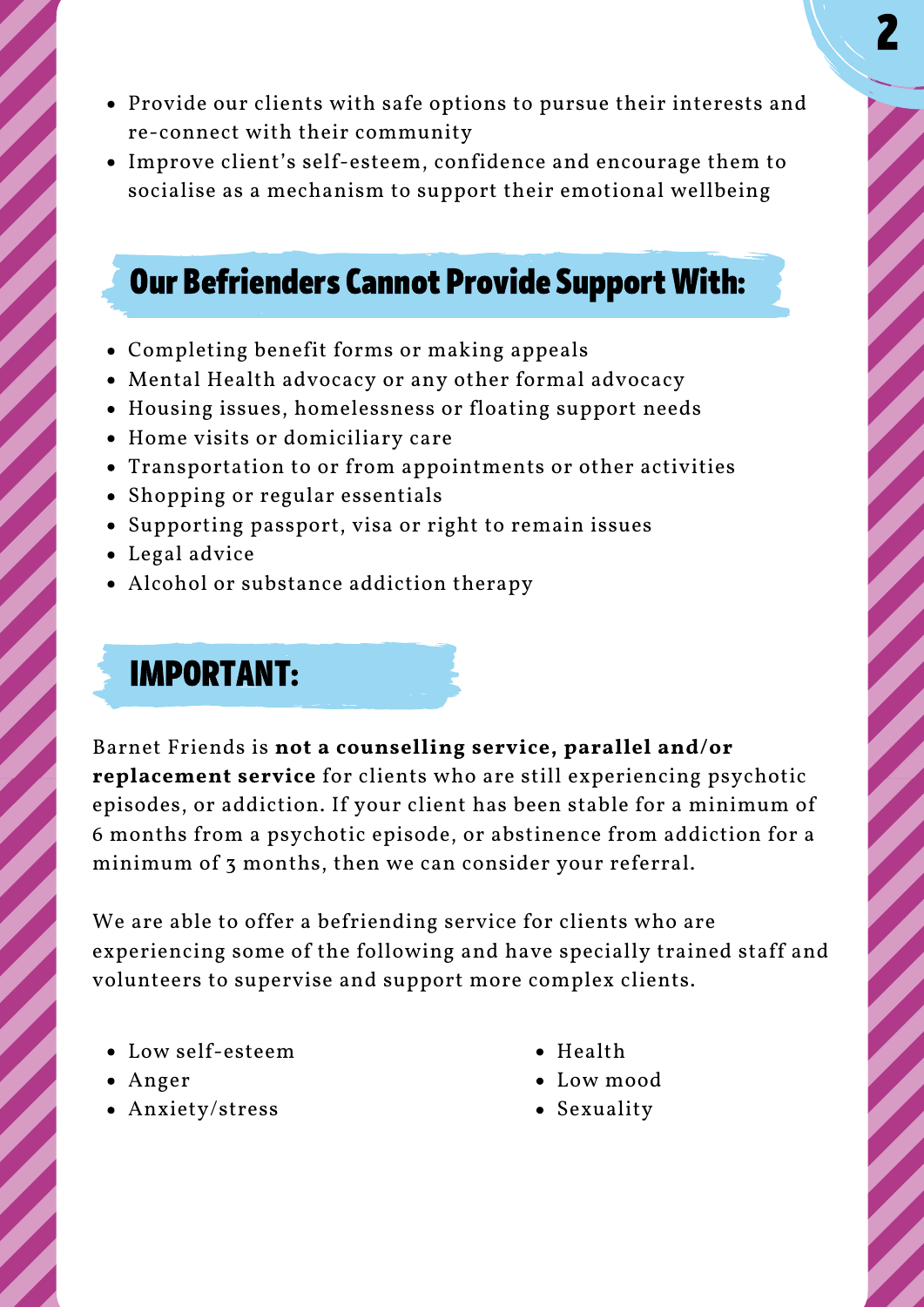- Behavioural Problems
- Bullying
- Panic
- Relationship difficulties
- Alcohol/ drugs *(if initial contact has been made with specialist substance misuse services)*
- Paranoia
- Self-identity/ gender identity
- Bi-polar
- Low/ moderate selfharming
- Low/ moderate trauma
- Bereavement/loss
- Schizophrenia

Any queries regarding referrals to Barnet Friends, please contact the team at: **020 8016 0016,**

or via email **befriending@communitybarnet.org.uk**

Out of hours, you can leave a message and a member of staff will return your call as soon as possible during office hours (10am – 4pm Tuesday to Friday)

Further details and details about the service can be found on our **website**

## Referral Criteria:

- Age 18-55
- Living, studying or working in Barnet
- Experiencing low self-esteem and socially isolated, or lonely
- We do support clients with undiagnosed or mild to moderate emotional mental health concerns
- It is important that the client's consent is obtained prior to a referral, and that they are willing to participate in the assessment process, and commit to a regular weekly call with a Befriender